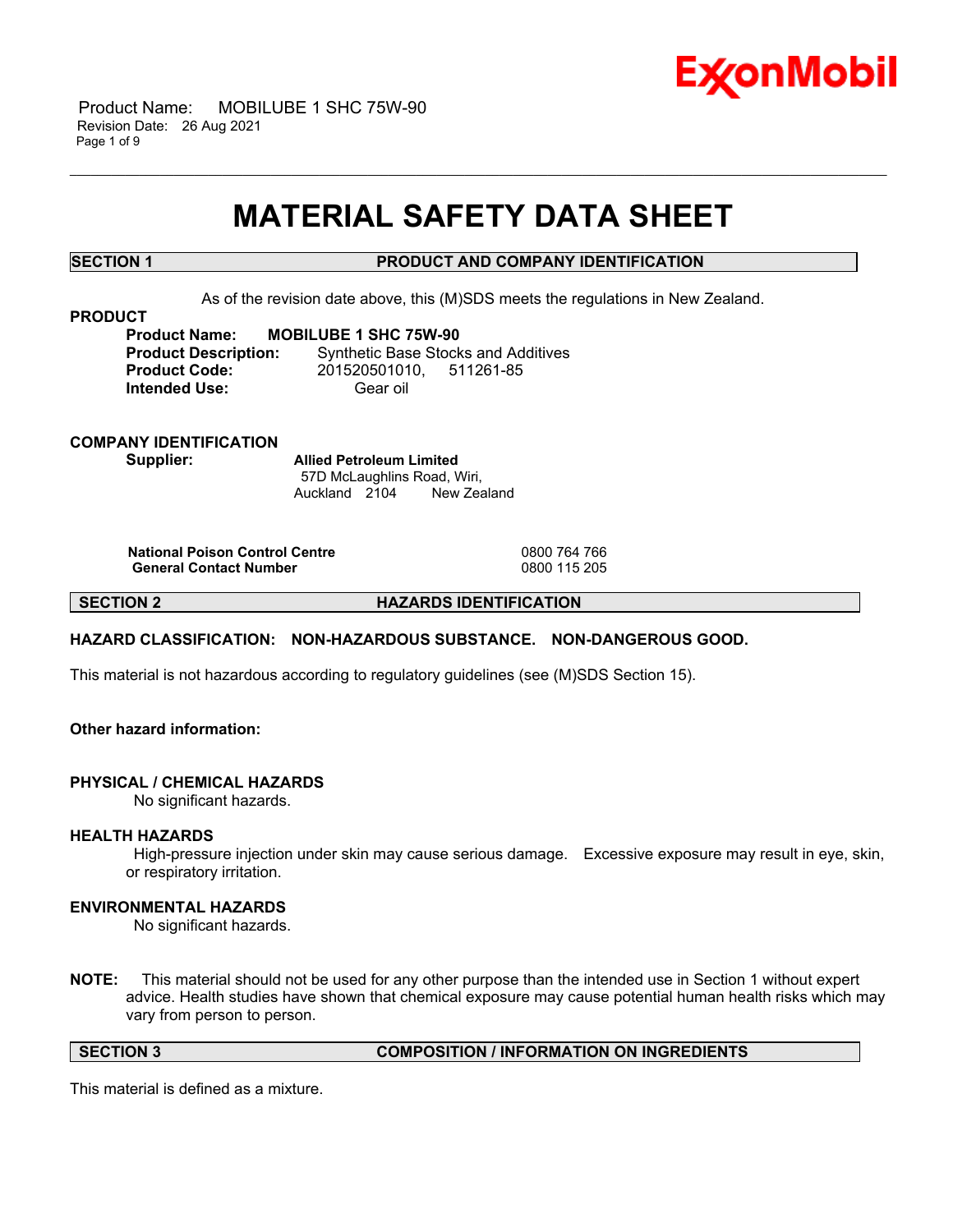

 Product Name: MOBILUBE 1 SHC 75W-90 Revision Date: 26 Aug 2021 Page 2 of 9

#### **Hazardous Substance(s) or Complex Substance(s) required for disclosure**

| <br><b>Name</b>                                   | CAS#         | Concentration* | <b>GHS Hazard Codes</b>               |
|---------------------------------------------------|--------------|----------------|---------------------------------------|
| 1-DECENE, TETRAMER AND TRIMER HYDROGENATED        | 68649-12-7   | $50 - 60\%$    | H304                                  |
| BIS(2-ETHYLHEXYL) ESTER NONANEDIOIC ACID          | 103-24-2     | $5 - 10\%$     | None                                  |
| MAGNESIUM METABORATE                              | 13703-82-7   | $0.1 - 5.1\%$  | H317                                  |
| <b>OLEFIN SULPHIDE</b>                            | 68937-96-2   | $1 - 5\%$      | H227. H317. H316. H402.<br>H412       |
| PHOSPHORIC ACID ESTERS. AMINE SALT                | Confidential | $1 - 5\%$      | H227, H302, H317, H318,<br>H401. H411 |
| SEVERELY HYDROTREATED HEAVY PARAFFINIC DISTILLATE | 64742-54-7   | $-5\%$         | H <sub>304</sub>                      |

\_\_\_\_\_\_\_\_\_\_\_\_\_\_\_\_\_\_\_\_\_\_\_\_\_\_\_\_\_\_\_\_\_\_\_\_\_\_\_\_\_\_\_\_\_\_\_\_\_\_\_\_\_\_\_\_\_\_\_\_\_\_\_\_\_\_\_\_\_\_\_\_\_\_\_\_\_\_\_\_\_\_\_\_\_\_\_\_\_\_\_\_\_\_\_\_\_\_\_\_\_\_\_\_\_\_\_\_\_\_\_\_\_\_\_\_\_\_

\* All concentrations are percent by weight unless ingredient is a gas. Gas concentrations are in percent by volume. Other ingredients determined not to be hazardous.

**SECTION 4 FIRST AID MEASURES**

#### **INHALATION**

mouth-to-mouth resuscitation.

Remove from further exposure. For those providing assistance, avoid exposure to yourself or others. Use adequate respiratory protection. If respiratory irritation, dizziness, nausea, or unconsciousness occurs, seek immediate medical assistance. If breathing has stopped, assist ventilation with a mechanical device or use

#### **SKIN CONTACT**

Wash contact areas with soap and water. If product is injected into or under the skin, or into any part of the body, regardless of the appearance of the wound or its size, the individual should be evaluated immediately by a physician as a surgical emergency. Even though initial symptoms from high pressure injection may be minimal or absent, early surgical treatment within the first few hours may significantly reduce the ultimate extent of injury.

#### **EYE CONTACT**

Flush thoroughly with water. If irritation occurs, get medical assistance.

#### **INGESTION**

First aid is normally not required. Seek medical attention if discomfort occurs.

**SECTION 5 FIRE FIGHTING MEASURES**

#### **EXTINGUISHING MEDIA**

**Appropriate Extinguishing Media:** Use water fog, foam, dry chemical or carbon dioxide (CO2) to extinguish flames.

**Inappropriate Extinguishing Media:** Straight streams of water

### **FIRE FIGHTING**

**Fire Fighting Instructions:** Evacuate area. Prevent run-off from fire control or dilution from entering streams, sewers or drinking water supply. Fire-fighters should use standard protective equipment and in enclosed spaces, self-contained breathing apparatus (SCBA). Use water spray to cool fire exposed surfaces and to protect personnel.

**Hazardous Combustion Products:** Aldehydes, Incomplete combustion products, Oxides of carbon, Smoke, Fume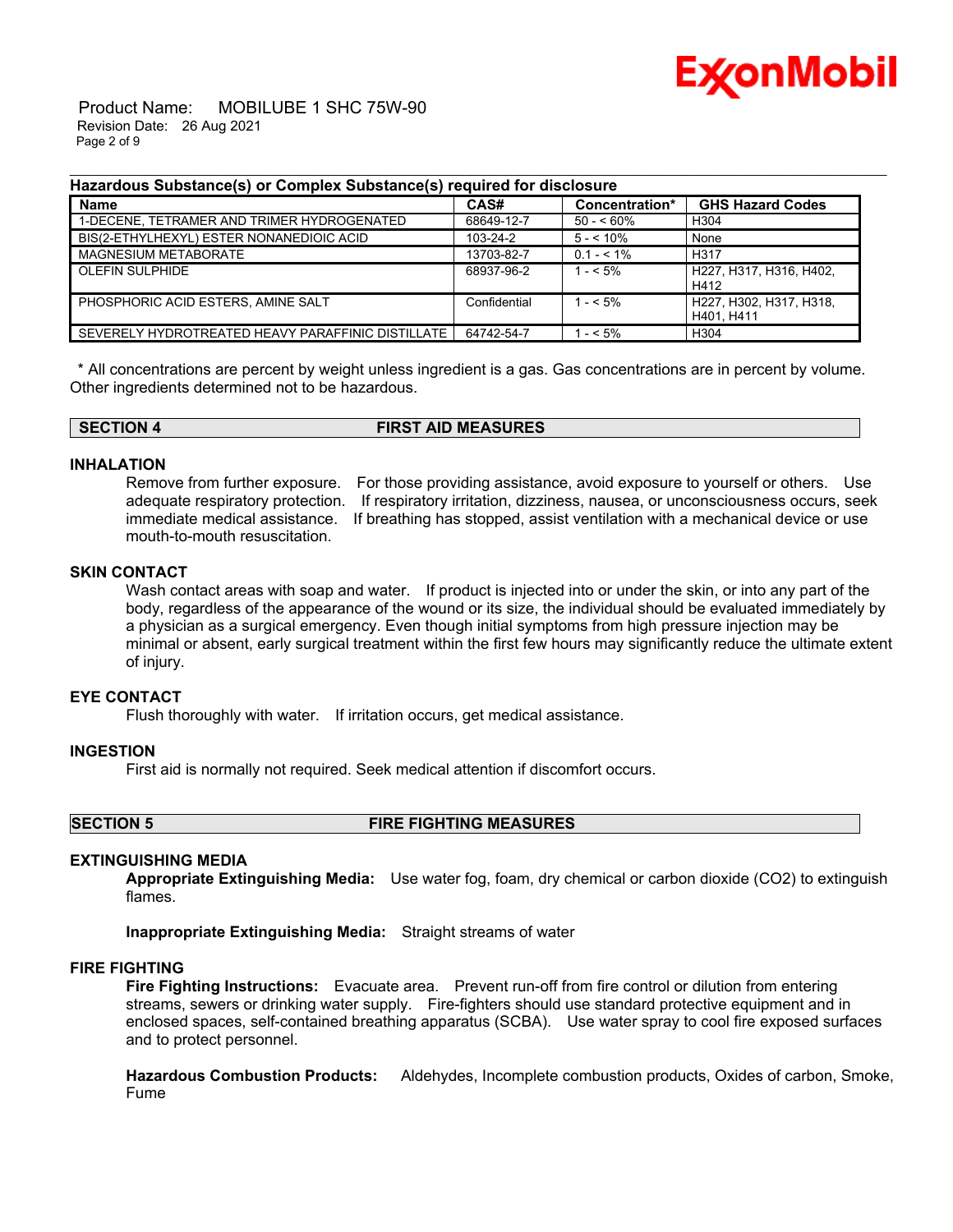

 Product Name: MOBILUBE 1 SHC 75W-90 Revision Date: 26 Aug 2021 Page 3 of 9

#### **FLAMMABILITY PROPERTIES**

**Flash Point [Method]:** >180°C (356°F) [ASTM D-92] **Flammable Limits (Approximate volume % in air):** LEL: 0.9 UEL: 7.0 **Autoignition Temperature:** N/D

#### **SECTION 6 ACCIDENTAL RELEASE MEASURES**

#### **NOTIFICATION PROCEDURES**

In the event of a spill or accidental release, notify relevant authorities in accordance with all applicable regulations.

\_\_\_\_\_\_\_\_\_\_\_\_\_\_\_\_\_\_\_\_\_\_\_\_\_\_\_\_\_\_\_\_\_\_\_\_\_\_\_\_\_\_\_\_\_\_\_\_\_\_\_\_\_\_\_\_\_\_\_\_\_\_\_\_\_\_\_\_\_\_\_\_\_\_\_\_\_\_\_\_\_\_\_\_\_\_\_\_\_\_\_\_\_\_\_\_\_\_\_\_\_\_\_\_\_\_\_\_\_\_\_\_\_\_\_\_\_\_

#### **PROTECTIVE MEASURES**

Avoid contact with spilled material. See Section 5 for fire fighting information. See the Hazard Identification Section for Significant Hazards. See Section 4 for First Aid Advice. See Section 8 for advice on the minimum requirements for personal protective equipment. Additional protective measures may be necessary, depending on the specific circumstances and/or the expert judgment of the emergency responders.

#### **SPILL MANAGEMENT**

**Land Spill:** Stop leak if you can do so without risk. Recover by pumping or with suitable absorbent.

**Water Spill:** Stop leak if you can do so without risk. Confine the spill immediately with booms. Warn other shipping. Remove from the surface by skimming or with suitable absorbents. Seek the advice of a specialist before using dispersants.

Water spill and land spill recommendations are based on the most likely spill scenario for this material; however, geographic conditions, wind, temperature, (and in the case of a water spill) wave and current direction and speed may greatly influence the appropriate action to be taken. For this reason, local experts should be consulted. Note: Local regulations may prescribe or limit action to be taken.

#### **ENVIRONMENTAL PRECAUTIONS**

Large Spills: Dyke far ahead of liquid spill for later recovery and disposal. Prevent entry into waterways, sewers, basements or confined areas.

#### **SECTION 7 HANDLING AND STORAGE**

#### **HANDLING**

Prevent small spills and leakage to avoid slip hazard. Material can accumulate static charges which may cause an electrical spark (ignition source). When the material is handled in bulk, an electrical spark could ignite any flammable vapors from liquids or residues that may be present (e.g., during switch-loading operations). Use proper bonding and/or earthing procedures. However, bonding and earthing may not eliminate the hazard from static accumulation. Consult local applicable standards for guidance. Additional references include American Petroleum Institute 2003 (Protection Against Ignitions Arising out of Static, Lightning and Stray Currents) or National Fire Protection Agency 77 (Recommended Practice on Static Electricity) or CENELEC CLC/TR 50404 (Electrostatics - Code of practice for the avoidance of hazards due to static electricity).

**Static Accumulator:** This material is a static accumulator.

#### **STORAGE**

The type of container used to store the material may affect static accumulation and dissipation. Do not store in open or unlabelled containers.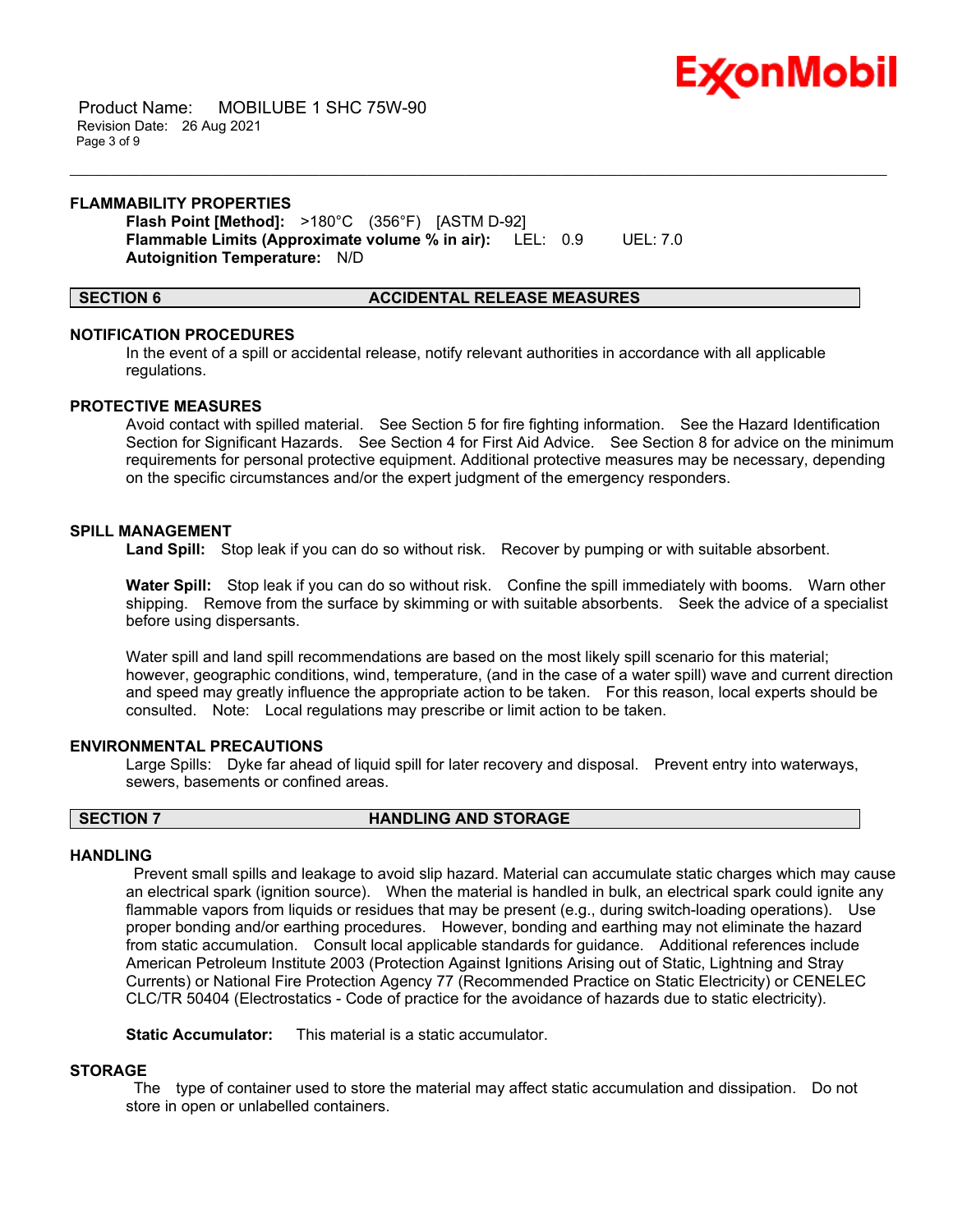

### **SECTION 8 EXPOSURE CONTROLS / PERSONAL PROTECTION**

#### **EXPOSURE LIMIT VALUES**

#### **Exposure limits/standards (Note: Exposure limits are not additive)**

| <b>Substance Name</b>                                              | <b>Form</b>                        | Limit/Standard |                    | <b>Note</b> | <b>Source</b>                        | Year |
|--------------------------------------------------------------------|------------------------------------|----------------|--------------------|-------------|--------------------------------------|------|
| 1-DECENE, TETRAMER AND<br><b>TRIMER HYDROGENATED</b>               | Aerosols<br>(thoracic<br>fraction) | <b>TWA</b>     | $5 \text{ mg/m}$   |             | ExxonMobil                           | 2020 |
| <b>MAGNESIUM METABORATE</b>                                        | Inhalable<br>fraction.             | <b>STEL</b>    | $6 \text{ mg/m}$ 3 |             | <b>ACGIH</b>                         | 2020 |
| <b>MAGNESIUM METABORATE</b>                                        | Inhalable<br>fraction.             | <b>TWA</b>     | $2 \text{ mg/m}$   |             | <b>ACGIH</b>                         | 2020 |
| SEVERELY HYDROTREATED<br><b>HEAVY PARAFFINIC DISTILLATE</b>        | Mist.                              | <b>STEL</b>    | $10 \text{ mg/m}$  |             | <b>New</b><br>Zealand<br><b>OELS</b> | 2019 |
| SEVERELY HYDROTREATED<br><b>HEAVY PARAFFINIC DISTILLATE</b>        | Mist.                              | <b>TWA</b>     | $5 \text{ mg/m}$   |             | <b>New</b><br>Zealand<br><b>OELS</b> | 2019 |
| <b>SEVERELY HYDROTREATED</b><br><b>HEAVY PARAFFINIC DISTILLATE</b> | Inhalable<br>fraction.             | <b>TWA</b>     | $5 \text{ mg/m}$   |             | <b>ACGIH</b>                         | 2020 |

\_\_\_\_\_\_\_\_\_\_\_\_\_\_\_\_\_\_\_\_\_\_\_\_\_\_\_\_\_\_\_\_\_\_\_\_\_\_\_\_\_\_\_\_\_\_\_\_\_\_\_\_\_\_\_\_\_\_\_\_\_\_\_\_\_\_\_\_\_\_\_\_\_\_\_\_\_\_\_\_\_\_\_\_\_\_\_\_\_\_\_\_\_\_\_\_\_\_\_\_\_\_\_\_\_\_\_\_\_\_\_\_\_\_\_\_\_\_

**Exposure limits/standards for materials that can be formed when handling this product:** When mists/aerosols can occur the following is recommended:  $5 \text{ mg/m}^3$  - ACGIH TLV (inhalable fraction).

#### **Biological limits**

No biological limits allocated.

NOTE: Limits/standards shown for guidance only. Follow applicable regulations.

#### **ENGINEERING CONTROLS**

The level of protection and types of controls necessary will vary depending upon potential exposure conditions. Control measures to consider:

No special requirements under ordinary conditions of use and with adequate ventilation.

#### **PERSONAL PROTECTION**

Personal protective equipment selections vary based on potential exposure conditions such as applications, handling practices, concentration and ventilation. Information on the selection of protective equipment for use with this material, as provided below, is based upon intended, normal usage.

**Respiratory Protection:** If engineering controls do not maintain airborne contaminant concentrations at a level which is adequate to protect worker health, an approved respirator may be appropriate. Respirator selection, use, and maintenance must be in accordance with regulatory requirements, if applicable. Types of respirators to be considered for this material include:

No special requirements under ordinary conditions of use and with adequate ventilation. Particulate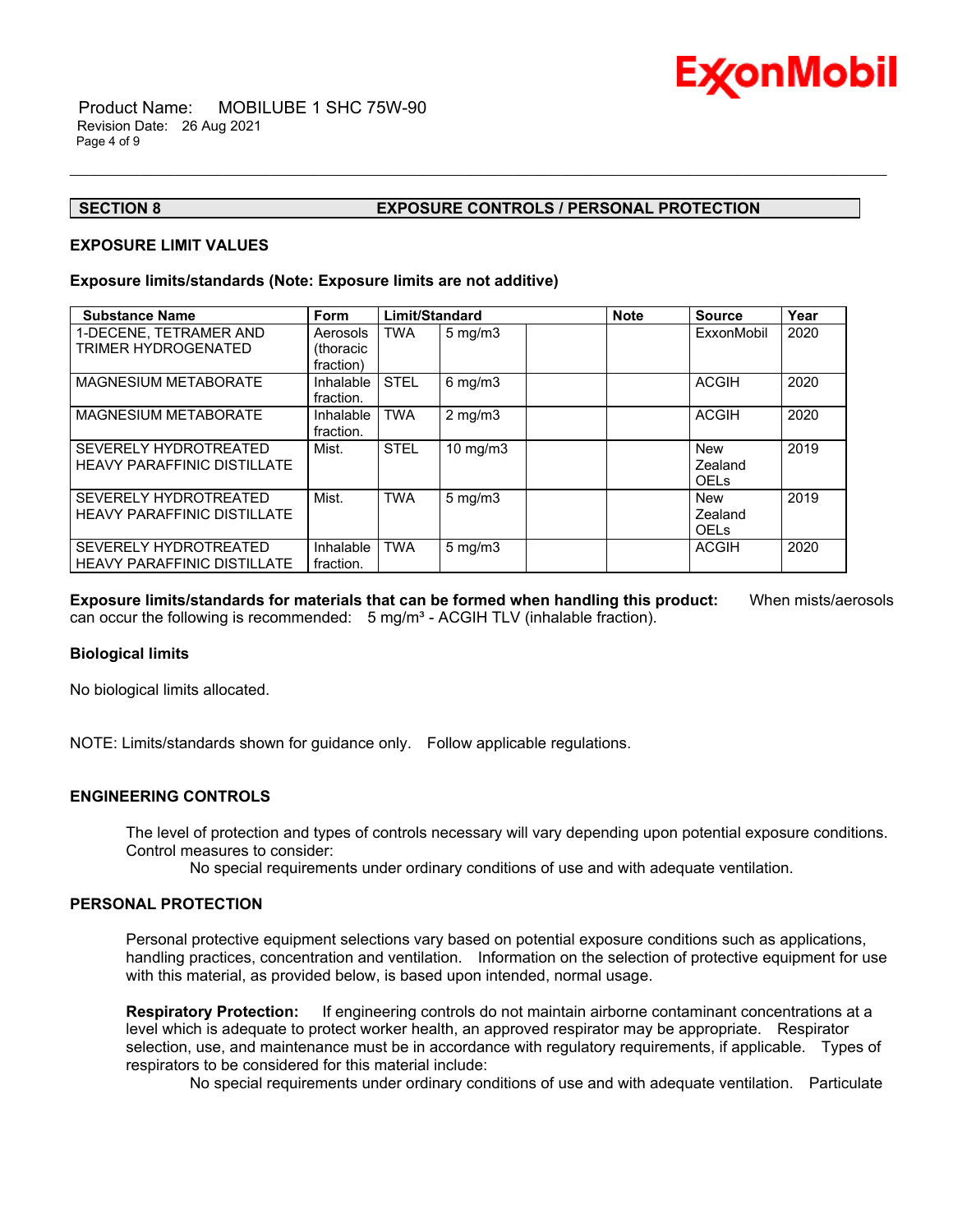

 Product Name: MOBILUBE 1 SHC 75W-90 Revision Date: 26 Aug 2021 Page 5 of 9

> For high airborne concentrations, use an approved supplied-air respirator, operated in positive pressure mode. Supplied air respirators with an escape bottle may be appropriate when oxygen levels are inadequate, gas/vapour warning properties are poor, or if air purifying filter capacity/rating may be exceeded.

\_\_\_\_\_\_\_\_\_\_\_\_\_\_\_\_\_\_\_\_\_\_\_\_\_\_\_\_\_\_\_\_\_\_\_\_\_\_\_\_\_\_\_\_\_\_\_\_\_\_\_\_\_\_\_\_\_\_\_\_\_\_\_\_\_\_\_\_\_\_\_\_\_\_\_\_\_\_\_\_\_\_\_\_\_\_\_\_\_\_\_\_\_\_\_\_\_\_\_\_\_\_\_\_\_\_\_\_\_\_\_\_\_\_\_\_\_\_

**Hand Protection:** Any specific glove information provided is based on published literature and glove manufacturer data. Glove suitability and breakthrough time will differ depending on the specific use conditions. Contact the glove manufacturer for specific advice on glove selection and breakthrough times for your use conditions. Inspect and replace worn or damaged gloves. The types of gloves to be considered for this material include:

No protection is ordinarily required under normal conditions of use. Nitrile,Viton

**Eye Protection:** If contact is likely, safety glasses with side shields are recommended.

**Skin and Body Protection:** Any specific clothing information provided is based on published literature or manufacturer data. The types of clothing to be considered for this material include:

No skin protection is ordinarily required under normal conditions of use. In accordance with good industrial hygiene practices, precautions should be taken to avoid skin contact.

**Specific Hygiene Measures:** Always observe good personal hygiene measures, such as washing after handling the material and before eating, drinking, and/or smoking. Routinely wash work clothing and protective equipment to remove contaminants. Discard contaminated clothing and footwear that cannot be cleaned. Practice good housekeeping.

#### **ENVIRONMENTAL CONTROLS**

Comply with applicable environmental regulations limiting discharge to air, water and soil. Protect the environment by applying appropriate control measures to prevent or limit emissions.

### **SECTION 9 PHYSICAL AND CHEMICAL PROPERTIES**

**Note: Physical and chemical properties are provided for safety, health and environmental considerations only and may not fully represent product specifications. Contact the Supplier for additional information.**

#### **GENERAL INFORMATION**

**Physical State:** Liquid **Colour:** Amber **Odour:** Characteristic **Odour Threshold:** N/D

#### **IMPORTANT HEALTH, SAFETY, AND ENVIRONMENTAL INFORMATION**

**Relative Density (at 15 °C):** 0.868 [ASTM D1298] **Flammability (Solid, Gas):** N/A **Flash Point [Method]:** >180°C (356°F) [ASTM D-92] **Flammable Limits (Approximate volume % in air):** LEL: 0.9 UEL: 7.0 **Autoignition Temperature:** N/D **Boiling Point / Range:** > 316°C (600°F) [Estimated] **Decomposition Temperature:** N/D **Vapour Density (Air = 1):** > 2 at 101 kPa [Estimated] **Vapour Pressure:** < 0.013 kPa (0.1 mm Hg) at 20 °C [Estimated] **Evaporation Rate (n-butyl acetate = 1):** N/D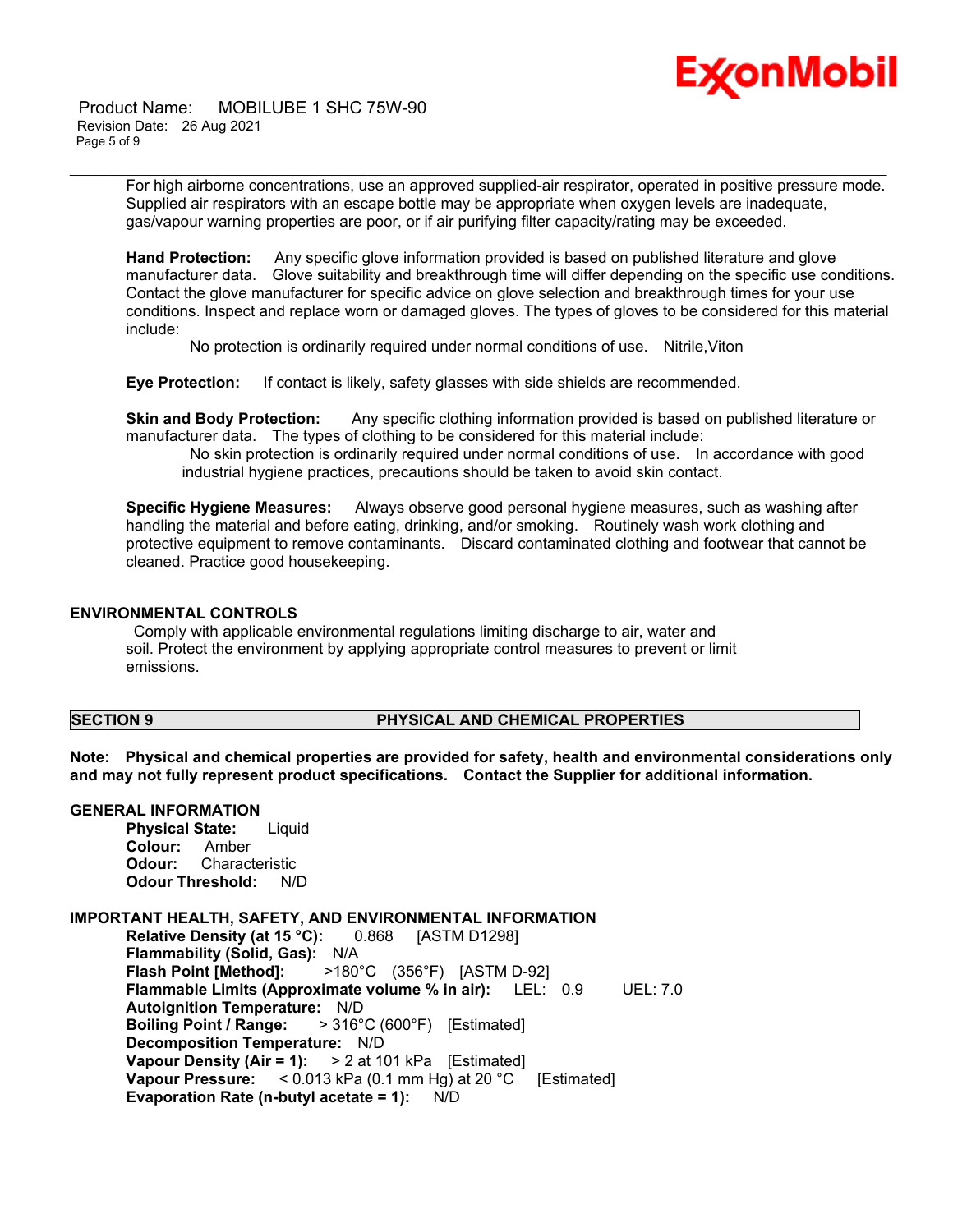

 Product Name: MOBILUBE 1 SHC 75W-90 Revision Date: 26 Aug 2021 Page 6 of 9

> **pH:** N/A **Log Pow (n-Octanol/Water Partition Coefficient):** > 3.5 [Estimated] **Solubility in Water:** Negligible **Viscosity:** 102 cSt (102 mm2/sec) at 40ºC | 15.5 cSt (15.5 mm2/sec) at 100°C [ASTM D 445] **Molecular Weight:** N/D **Oxidizing Properties:** See Hazards Identification Section.

\_\_\_\_\_\_\_\_\_\_\_\_\_\_\_\_\_\_\_\_\_\_\_\_\_\_\_\_\_\_\_\_\_\_\_\_\_\_\_\_\_\_\_\_\_\_\_\_\_\_\_\_\_\_\_\_\_\_\_\_\_\_\_\_\_\_\_\_\_\_\_\_\_\_\_\_\_\_\_\_\_\_\_\_\_\_\_\_\_\_\_\_\_\_\_\_\_\_\_\_\_\_\_\_\_\_\_\_\_\_\_\_\_\_\_\_\_\_

#### **OTHER INFORMATION**

**Freezing Point:** N/D **Melting Point: N/A<br>Pour Point: 48 Pour Point:** -48°C (-54°F) [ASTM D97]

#### **SECTION 10 STABILITY AND REACTIVITY**

**STABILITY:** Material is stable under normal conditions.

**CONDITIONS TO AVOID:** Excessive heat. High energy sources of ignition.

**MATERIALS TO AVOID:** Strong oxidisers

**HAZARDOUS DECOMPOSITION PRODUCTS:** Material does not decompose at ambient temperatures.

**POSSIBILITY OF HAZARDOUS REACTIONS:** Hazardous polymerization will not occur.

**SECTION 11 TOXICOLOGICAL INFORMATION**

#### **ACUTE TOXICITY**

| <b>Route of Exposure</b>                    | <b>Conclusion / Remarks</b>                                                                      |
|---------------------------------------------|--------------------------------------------------------------------------------------------------|
| <b>Inhalation</b>                           |                                                                                                  |
| Toxicity: No end point data for material.   | Minimally Toxic. Based on assessment of the components.                                          |
| Irritation: No end point data for material. | Negligible hazard at ambient/normal handling temperatures.                                       |
|                                             |                                                                                                  |
| Ingestion                                   |                                                                                                  |
| Toxicity: No end point data for material.   | Minimally Toxic. Based on assessment of the components.                                          |
|                                             |                                                                                                  |
| <b>Skin</b>                                 |                                                                                                  |
| Toxicity: No end point data for material.   | Minimally Toxic. Based on assessment of the components.                                          |
| Irritation: No end point data for material. | Negligible irritation to skin at ambient temperatures. Based on<br>assessment of the components. |
|                                             |                                                                                                  |
| Eye                                         |                                                                                                  |
| Irritation: No end point data for material. | May cause mild, short-lasting discomfort to eyes. Based on<br>assessment of the components.      |

#### **OTHER HEALTH EFFECTS FROM SHORT AND LONG TERM EXPOSURE**

Anticipated health effects from sub-chronic, chronic, respiratory or skin sensitization, mutagenicity, reproductive toxicity, carcinogenicity, target organ toxicity (single exposure or repeated exposure), aspiration toxicity and other effects based on human experience and/or experimental data.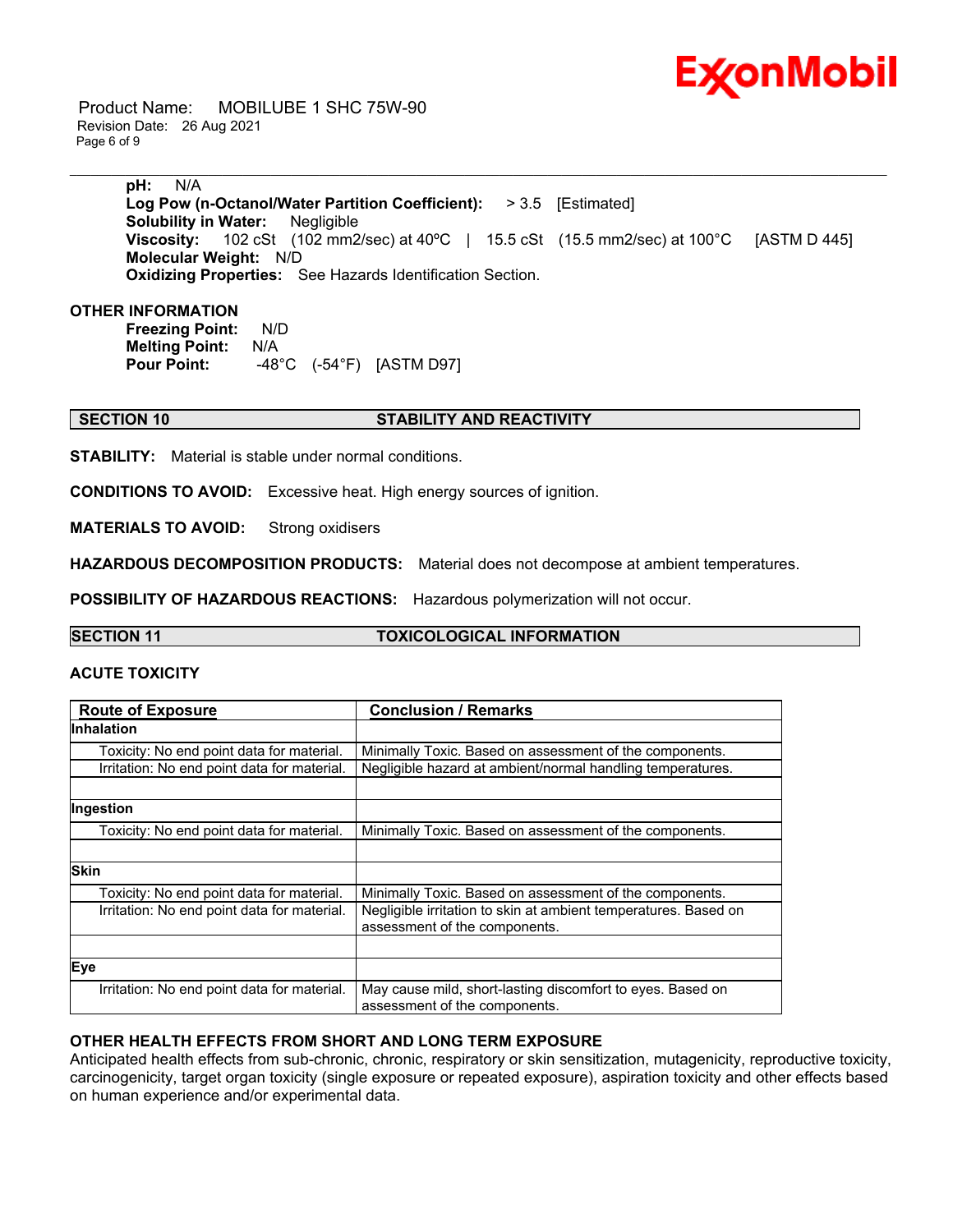#### Product Name: MOBILUBE 1 SHC 75W-90 Revision Date: 26 Aug 2021 Page 7 of 9

# Ex⁄onMobil

### **For the product itself:**

Repeated and/or prolonged exposure may cause irritation to the skin, eyes, or respiratory tract. Component concentrations in this formulation would not be expected to cause skin sensitization, based on tests of the components, this formulation, or similar formulations.

\_\_\_\_\_\_\_\_\_\_\_\_\_\_\_\_\_\_\_\_\_\_\_\_\_\_\_\_\_\_\_\_\_\_\_\_\_\_\_\_\_\_\_\_\_\_\_\_\_\_\_\_\_\_\_\_\_\_\_\_\_\_\_\_\_\_\_\_\_\_\_\_\_\_\_\_\_\_\_\_\_\_\_\_\_\_\_\_\_\_\_\_\_\_\_\_\_\_\_\_\_\_\_\_\_\_\_\_\_\_\_\_\_\_\_\_\_\_

#### **Contains:**

Synthetic base oils: Not expected to cause significant health effects under conditions of normal use, based on laboratory studies with the same or similar materials. Not mutagenic or genotoxic. Not sensitising in test animals and humans.

### **IARC Classification:**

**The following ingredients are cited on the lists below:** None.

|              | --REGULATORY LISTS SEARCHED-- |              |
|--------------|-------------------------------|--------------|
| 1 = $IARC 1$ | $2 = IARC 2A$                 | $3 = IARC2B$ |

#### **SECTION 12 ECOLOGICAL INFORMATION**

The information given is based on data for the material, components of the material, or for similar materials, through the application of bridging principals.

#### **ECOTOXICITY**

Material -- Not expected to be harmful to aquatic organisms.

#### **MOBILITY**

 Base oil component -- Low solubility and floats and is expected to migrate from water to the land. Expected to partition to sediment and wastewater solids.

#### **SECTION 13 DISPOSAL CONSIDERATIONS**

Disposal recommendations based on material as supplied. Disposal must be in accordance with current applicable laws and regulations, and material characteristics at time of disposal.

#### **DISPOSAL RECOMMENDATIONS**

Product is suitable for burning in an enclosed controlled burner for fuel value or disposal by supervised incineration at very high temperatures to prevent formation of undesirable combustion products. Protect the environment. Dispose of used oil at designated sites. Minimize skin contact. Do not mix used oils with solvents, brake fluids or coolants.

**Empty Container Warning** Empty Container Warning (where applicable): Empty containers may contain residue and can be dangerous. Do not attempt to refill or clean containers without proper instructions. Empty drums should be completely drained and safely stored until appropriately reconditioned or disposed. Empty containers should be taken for recycling, recovery, or disposal through suitably qualified or licensed contractor and in accordance with governmental regulations. DO NOT PRESSURISE, CUT, WELD, BRAZE, SOLDER, DRILL, GRIND, OR EXPOSE SUCH CONTAINERS TO HEAT, FLAME, SPARKS, STATIC ELECTRICITY, OR OTHER SOURCES OF IGNITION. THEY MAY EXPLODE AND CAUSE INJURY OR DEATH.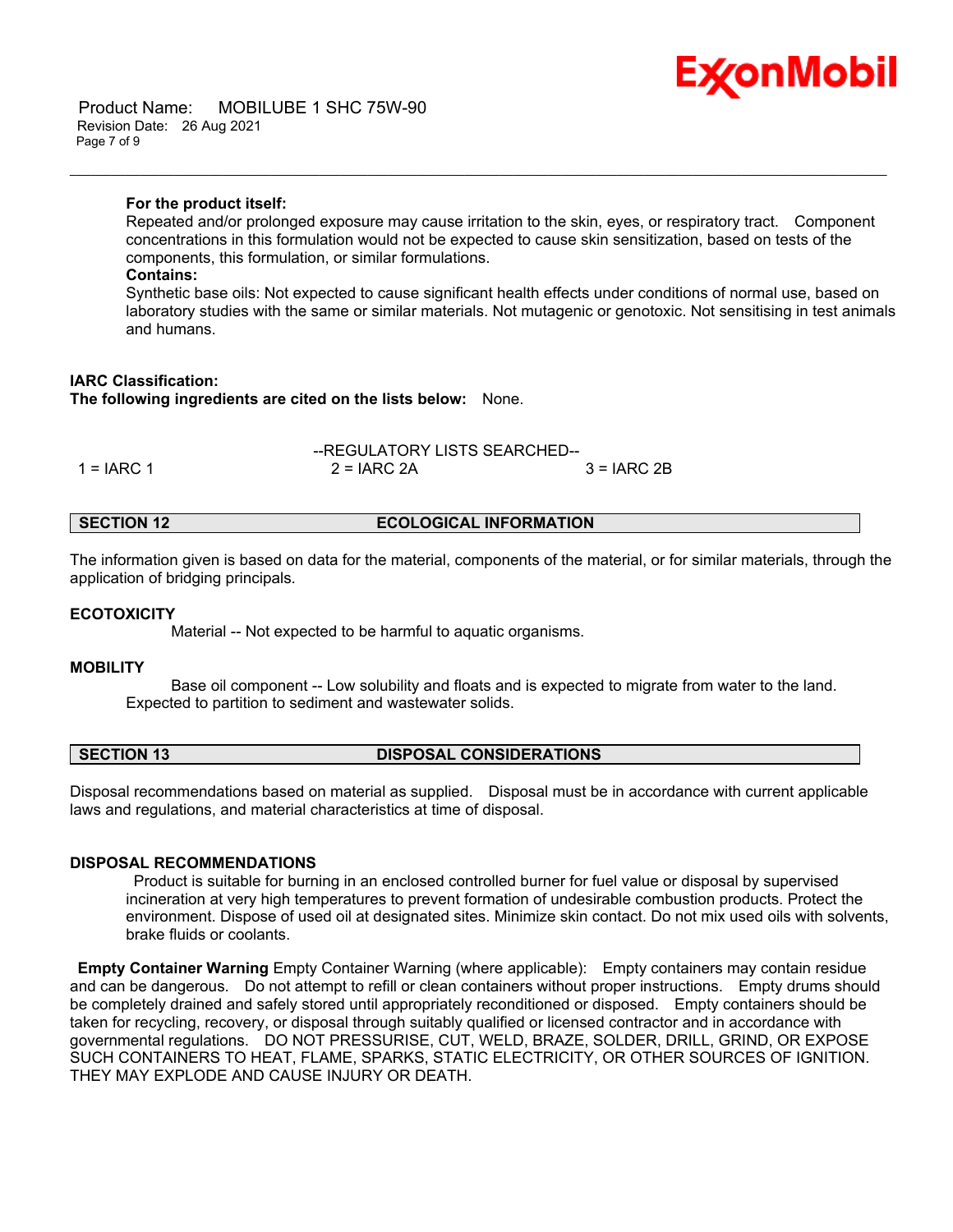## Ex⁄onMobil

 Product Name: MOBILUBE 1 SHC 75W-90 Revision Date: 26 Aug 2021 Page 8 of 9

#### \_\_\_\_\_\_\_\_\_\_\_\_\_\_\_\_\_\_\_\_\_\_\_\_\_\_\_\_\_\_\_\_\_\_\_\_\_\_\_\_\_\_\_\_\_\_\_\_\_\_\_\_\_\_\_\_\_\_\_\_\_\_\_\_\_\_\_\_\_\_\_\_\_\_\_\_\_\_\_\_\_\_\_\_\_\_\_\_\_\_\_\_\_\_\_\_\_\_\_\_\_\_\_\_\_\_\_\_\_\_\_\_\_\_\_\_\_\_ **SECTION 14 TRANSPORT INFORMATION**

**LAND** : Not Regulated for Land Transport

- **SEA (IMDG):** Not Regulated for Sea Transport according to IMDG-Code
- **AIR (IATA):** Not Regulated for Air Transport

#### **SECTION 15 REGULATORY INFORMATION**

**Material is Not Hazardous as defined by the Hazardous Substances (Health and Safety Reform Revocations) Regulations 2017.**

**Product is not regulated according to New Zealand Land Transport Rule.**

### **REGULATORY STATUS AND APPLICABLE LAWS AND REGULATIONS**

**Listed or exempt from listing/notification on the following chemical inventories :** 

AIIC, ENCS, IECSC, ISHL, KECI, PICCS, TCSI, TSCA

 **Special Cases:**

| <u>Invontory</u> | n.                                    |
|------------------|---------------------------------------|
| - 11             | ----                                  |
|                  | aua                                   |
| <b>NDSL</b>      | .<br>.<br>.<br>ADDIV<br>יייווטווטוו⊳∵ |

### **SECTION 16 OTHER INFORMATION**

**N/D = Not determined, N/A = Not applicable**

**KEY TO THE H-CODES CONTAINED IN SECTION 3 OF THIS DOCUMENT (for information only):**

H227: Combustible liquid; Flammable Liquid, Cat 4

H302: Harmful if swallowed; Acute Tox Oral, Cat 4

H304: May be fatal if swallowed and enters airways; Aspiration, Cat 1

H316: Causes mild skin irritation; Skin Corr/Irritation, Cat 3

H317: May cause allergic skin reaction; Skin Sensitisation, Cat 1

H318: Causes serious eye damage; Serious Eye Damage/Irr, Cat 1

H401: Toxic to aquatic life; Acute Env Tox, Cat 2

H402: Harmful to aquatic life; Acute Env Tox, Cat 3

H411: Toxic to aquatic life with long lasting effects; Chronic Env Tox, Cat 2

H412: Harmful to aquatic life with long lasting effects; Chronic Env Tox, Cat 3

### **THIS SAFETY DATA SHEET CONTAINS THE FOLLOWING REVISIONS:**

Section 15: NZ Dangerous/not Dangerous information was modified.

----------------------------------------------------------------------------------------------------------------------------------------------------- The information and recommendations contained herein are, to the best of ExxonMobil's knowledge and belief, accurate and reliable as of the date issued. You can contact ExxonMobil to insure that this document is the most